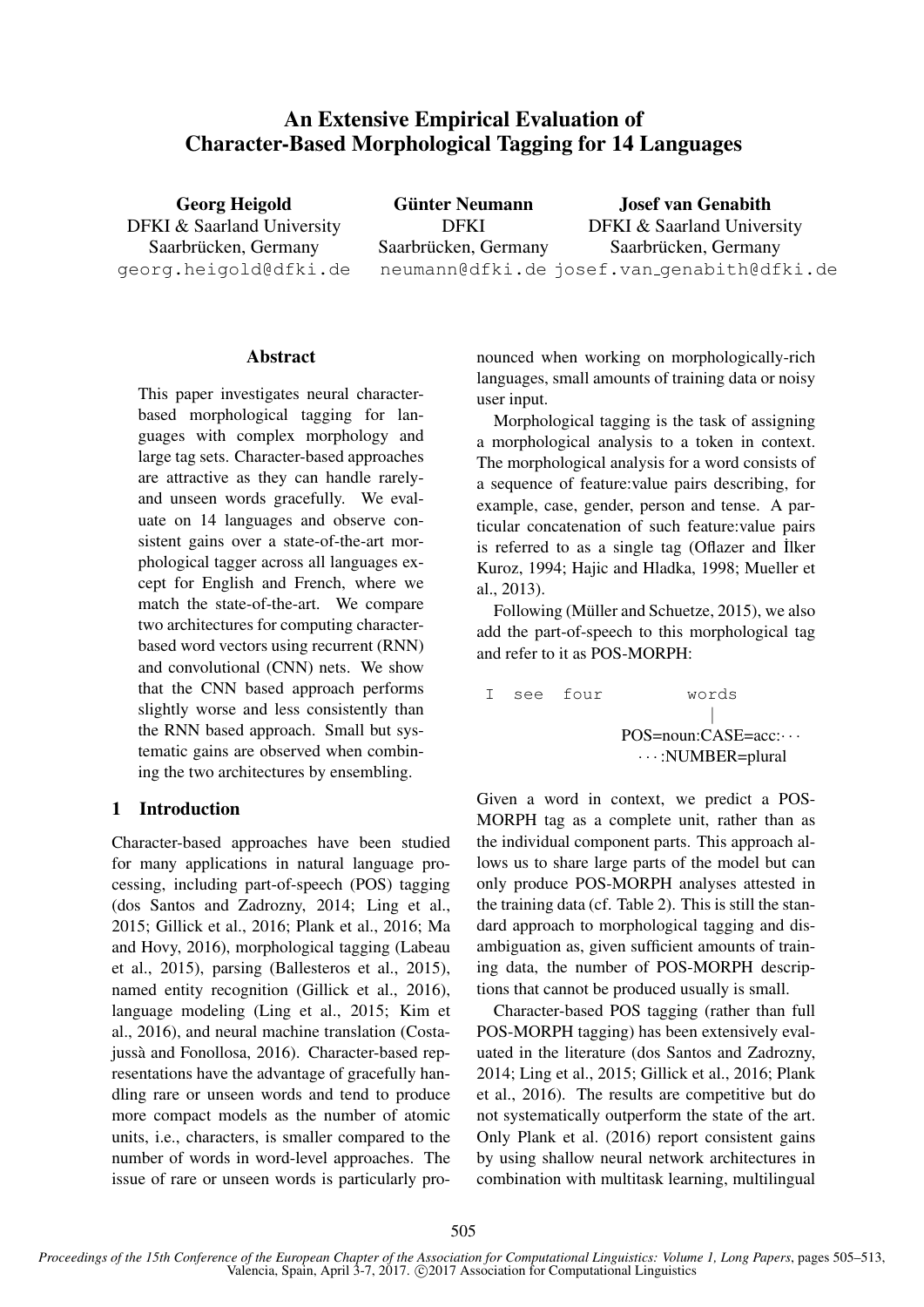learning, and pre-trained word embeddings.

State-of-the-art results for morphological tagging (full POS-MORPH tagging) can be found in (Mueller et al., 2013; Müller and Schuetze, 2015). To the best of our knowledge, there has not been much research on character-based morphological tagging so far. Labeau et al. (2015) is an exception but report results for German only. Their best results are on a par with state-of-the-art results. Heigold et al. (2016) show clear gains of character-based over state-of-the-art morphological taggers. However, the evaluation is limited to German and Czech.

Research on character-based approaches in general NLP clearly divides into papers that use CNNbased architectures (dos Santos and Zadrozny, 2014; Kim et al., 2016; Costa-jussà and Fonollosa, 2016) and papers that use LSTM-based architectures (Labeau et al., 2015; Ling et al., 2015; Gillick et al., 2016; Ballesteros et al., 2015; Plank et al., 2016; Ma and Hovy, 2016). There are a number of examples where an LSTM paper reports results of a CNN paper for comparison, such as (Ling et al., 2015) (POS tagging for English) and (Gillick et al., 2016) (named entity recognition for English). However, there is no direct comparison between CNN and LSTM based architectures in morphological tagging.

In this paper, we investigate character-based morphological tagging in more depth. More specifically, the contributions of this paper include:

- the evaluation of character-based morphological tagging on 14 different languages of different morphological complexity;
- the empirical comparison of long-short term memory (LSTM) and convolutional neural network (CNN) based architectures;
- the demonstration of systematic gains of our character-based, language-agnostic morphological tagger over a state-of-the-art morphological tagger across morphologically rich languages; moreover, and perhaps as expected, we show that the relative gains are clearly correlated with the amount of the training data;
- the evaluation of the complementarity of LSTM- and CNN-based architectures by ensemble experiments.

The remainder of the paper is organized as follows. Section 2 summarizes the character-based neural network approaches used in this paper. The data sets and model configurations are described in Section 3 and in Section 4, respectively. The empirical evaluation is presented in Section 5. Section 6 concludes the paper. The Appendix contains a listing of all experimental results obtained in this paper.

### 2 Character-based Tagging

We assume an input sentence  $w_1^N$  with (complex POS-MORPH morphological) output tags  $t_1^N$  and a zeroth-order Markov model

$$
p(t_1^N|w_1^N) = \prod_{n=1}^N p(t_n|w_1^N) \tag{1}
$$

whose factors are modeled by a suitable neural network. For character-based tagging, we use the character representation of the word,  $w = c_1^M$ . This assumes that the segmentation of the sentence into words is known, which is straightforward for the languages under consideration.

At the top level, each input word maps to one complex POS-MORPH morphological output tag. Hence, we can model the position-wise probabilities  $p(t|w_1^N)$  with recurrent neural networks, such as long short-term memory recurrent neural networks (LSTMs) (Graves, 2012). Fig. 1 (a) shows such a network architecture where the inputs are the word vectors  $v_1^N$ . At the lower level, we use a CNN-based (Fig. 1 (b)) or an LSTM-based (Fig. 1 (c)) architecture to compute the characterbased word vectors. As we are using bidirectional LSTMs (BLSTMs) at the top level, we shall refer to the complete architectures as CNNHighway-BLSTM and LSTM-BLSTM. The two architectures are fairly similar. In our opinion, however, there is an important difference between the two. CNNHighway is more constructive in the sense that it explicitly specifies the possible character context widths with a hard upper bound and defines an embedding size for each context width. LSTMs are more generic as they are claimed to implicitly learn these details (Schmidhuber, 1992).

The weights of the network,  $\theta$ , are jointly estimated using conditional log-likelihood

$$
F(\theta) = -\sum_{n=1}^{N} \log p_{\theta}(t_n | w_1^N). \tag{2}
$$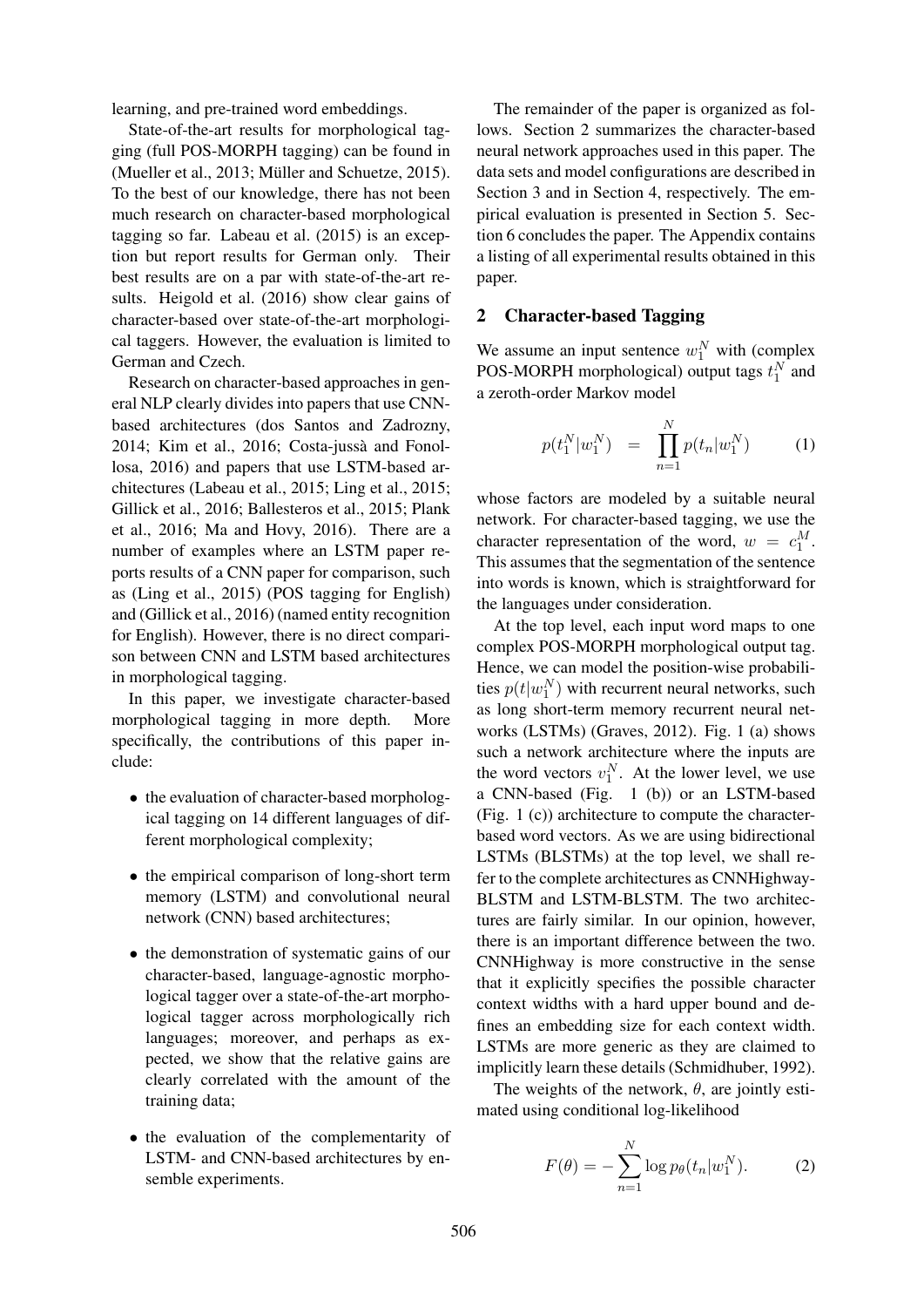

Figure 1: Character-based neural tagging architecture: (a) sub-network mapping word vectors  $v_1^N$  to tags  $t_1^N$ , dashed arrows indicate optional skip connections, (b) CNNs with different filter widths followed by fully-connected layers with highway connections (CNNHighway), and (c) deep LSTM using the last output to map the character string to a word vector. The networks in (b) and (c) are cloned to produce the input word vectors  $v_1^N$  in (a). LUT stands for lookup table.

Learning in recurrent or very deep neural networks is non-trivial and skip/shortcut connections have been proposed to improve the learning of such networks (Pascanu et al., 2014; He et al., 2016). We use such connections (dashed arrows in Fig. 1) for LSTM-BLSTM to alleviate potential learning issues.

At test time, the predicted tag sequence is the tag sequence that maximizes the conditional probability  $p(t_1^N|w_1^N)$ . For the factorization in Eq. (1), the search can be done position-wise. This significantly reduces the computational and implementation complexity compared to first-order Markov models as used in (Collobert et al., 2011; dos Santos and Zadrozny, 2014; Labeau et al., 2015).

### 3 Data

Most of the data sets are taken from the UD treebanks<sup>1</sup>. We also use a number of older data sets in order to compare our results with existing results in the literature, including Czech/PDT $^2$ , German/TIGER<sup>3</sup>, and Korean/SPMRL<sup>4</sup>. The corpus statistics for the different languages can be found in Table 1. The chosen languages are from different language families: Balto-Slavic (Bulgar-

ian, Czech, Russian), Finnic (Estonian, Finnish), Finno-Ugric (Hungarian), Germanic (German), Indo-Iranian (Hindi), Koreanic (Korean), Romance (Romanian, Semitic (Arabic), and Turkic (Turkish). They include several examples for both agglutinative and fusional languages. The amount of training data ranges from 33k training tokens (Hungarian/UD) to 1,174k training tokens (Czech/UD).

Table 2 summarizes the tag statistics for the different languages. The number of tags is the number of POS-MORPH tags occurring in the training data. We give the test entropy based on a unigram tag model estimated on the training data as a simple measure for the difficulty of the associated sequence classification problem. The type/token ratio (TTR), also known as vocabulary size divided by text length, is computed on 1M words from randomly selected sentences from a different data set<sup>5</sup> and is a simple measure to quantify the morphological complexity of a language (Bane, 2008). A higher TTR value indicates higher morphological complexity.

<sup>1</sup>http://dependencies.org/

<sup>2</sup>https://ufal.mff.cuni.cz/pdt3.0

<sup>3</sup>http://www.ims.uni-stuttgart.de/

forschung/ressourcen/korpora/tiger.html <sup>4</sup>http://dokufarm.phil.hhu.de/

spmrl2013/?animal=spmrl2013

<sup>&</sup>lt;sup>5</sup>The sentences are all taken from the Wiki dumps on http://linguatools.org/tools/corpora/ wikipedia-monolingual-corpora/ and https: //archive.org/details/wikipediadumps? &sort=-downloads&page=2.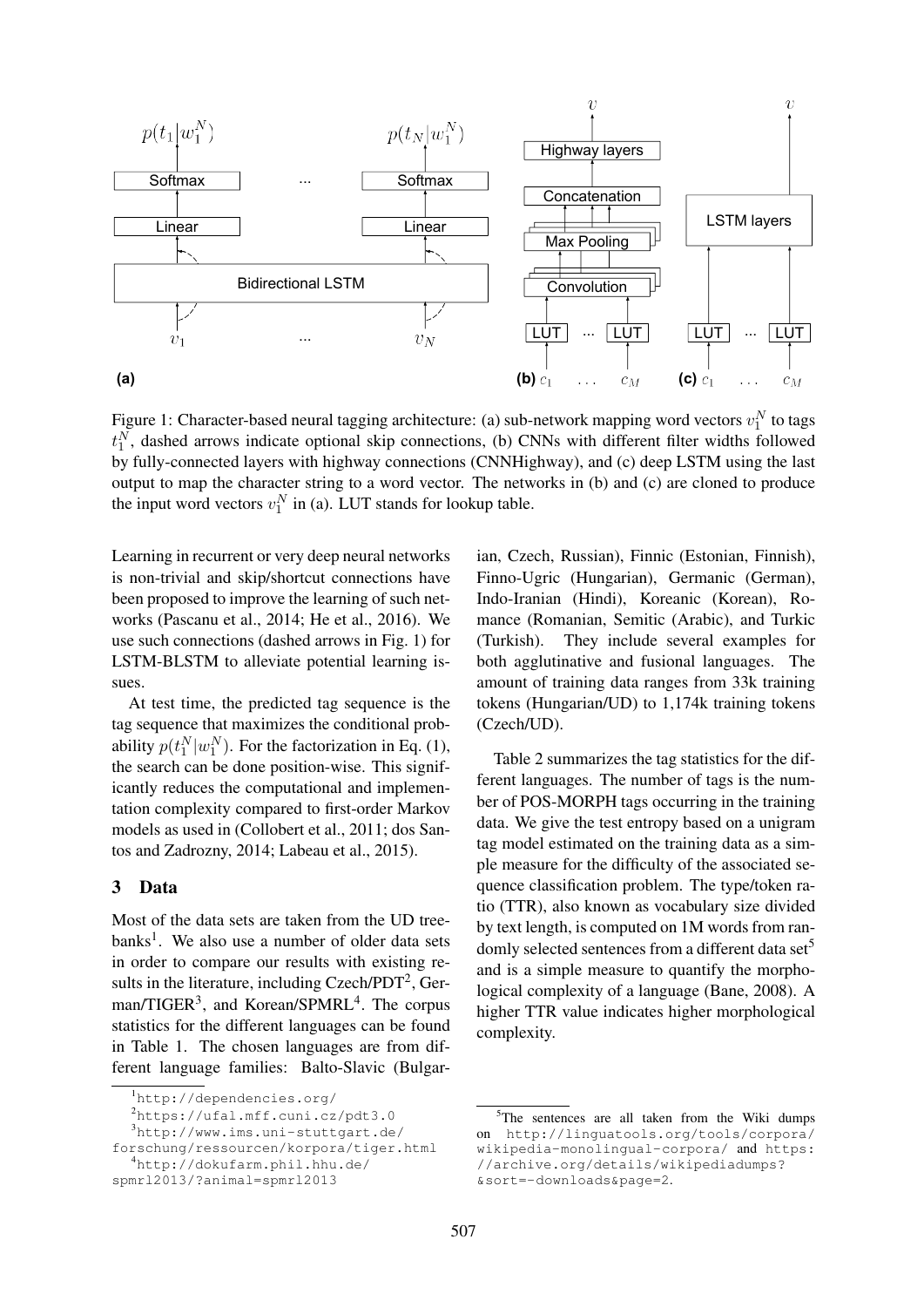| Language     | Train sentences (k) | Train tokens (k) | Test tokens $(k)$ | OOV $\geq$ 5 (%) |
|--------------|---------------------|------------------|-------------------|------------------|
| Arabic/UD    | 6                   | 256              | 32                | 20.7             |
| Bulgarian/UD | 9                   | 124              | 16                | 27.3             |
| Czech/PDT    | 39                  | 691              | 93                | 17.5             |
| UD           | 68                  | 1174             | 174               | 15.7             |
| English/UD   | 13                  | 205              | 25                | 16.7             |
| Estonian/UD  | 15                  | 188              | 24                | 32.2             |
| Finnish/UD   | 12                  | 163              | 9                 | 38.9             |
| French/UD    | 15                  | 367              |                   | 12.7             |
| German/TIGER | 40                  | 760              | 92                | 17.2             |
| Hindi/UD     | 13                  | 281              | 35                | 10.1             |
| Hungarian/UD |                     | 33               | 4                 | 48.0             |
| Korean/SPMRL | 23                  | 296              | 28                | 42.7             |
| Romanian/UD  | 5                   | 109              | 18                | 27.6             |
| Russian/UD   | 47                  | 815              | 108               | 19.5             |
| Turkish/UD   | 4                   | 42               | 9                 | 46.5             |

Table 1: Corpus statistics, OOV≥5 denotes the percentage of test word tokens with five or more occurrences in the training data

| <b>Setups</b> |
|---------------|
|               |

We use the same model setups for LSTM-BLSTM and CNNHighway-BLSTM as in (Heigold et al., 2016). The hyper-parameters are set to

- CNNHighway: the large setup from (Kim et al.,  $2016$ ), i.e., character vector size = 15, filter widths ranging from one to seven, number of filters as a function of the filter width  $\min\{200, 50 \cdot \text{filter width}\},$  two highway layers
- LSTM: character vector size = 128, two layers with 1024 and 256 nodes

The BLSTM modeling the context of words in a sentence (Fig. 1 (a)) consists of two hidden layers, each with 256 hidden nodes.

These hyper-parameters were tuned on the German TIGER development data and are optimal on a "best effort basis." German is good for the hyperparameter tuning as it is a relatively hard task (see Table 2) and shows morphological effects both within and across words. Furthermore, the TIGER corpus is relatively large, which reduces statistical fluctuations in training and testing. Apart from these considerations, the choice was random. Furthermore, we tested language-specific tuning for a few languages, but it does not seem to give further gains. Moreover, the network hyper-parameters were tuned to give best accuracy rather than most compact models or even comparable numbers of

Table 2: Tag statistics, TTR stands for Type/Token Ratio

| Language     | #Tags | Entropy | TTR $(\%)$ |
|--------------|-------|---------|------------|
| Arabic/UD    | 320   | 32.5    | 12         |
| Bulgarian/UD | 448   | 49.5    | 12         |
| Czech/PDT    | 878   | 77.7    | 11         |
| UD           | 1418  | 97.7    | 11         |
| English/UD   | 119   | 27.9    | 7          |
| Estonian/UD  | 787   | 57.3    | 13         |
| Finnish/UD   | 1593  | 76.1    | 17         |
| French/UD    | 197   | 34.1    | 8          |
| German/TIGER | 681   | 97.7    | 13         |
| Hindi/UD     | 922   | 56.9    | 7          |
| Hungarian/UD | 652   | 64.5    | 14         |
| Korean/SPMRL | 1976  | 119.4   | 20         |
| Romanian/UD  | 444   | 65.8    | 7          |
| Russian/UD   | 434   | 54.6    | 16         |
| Turkish/UD   | 987   | 73.0    | 10         |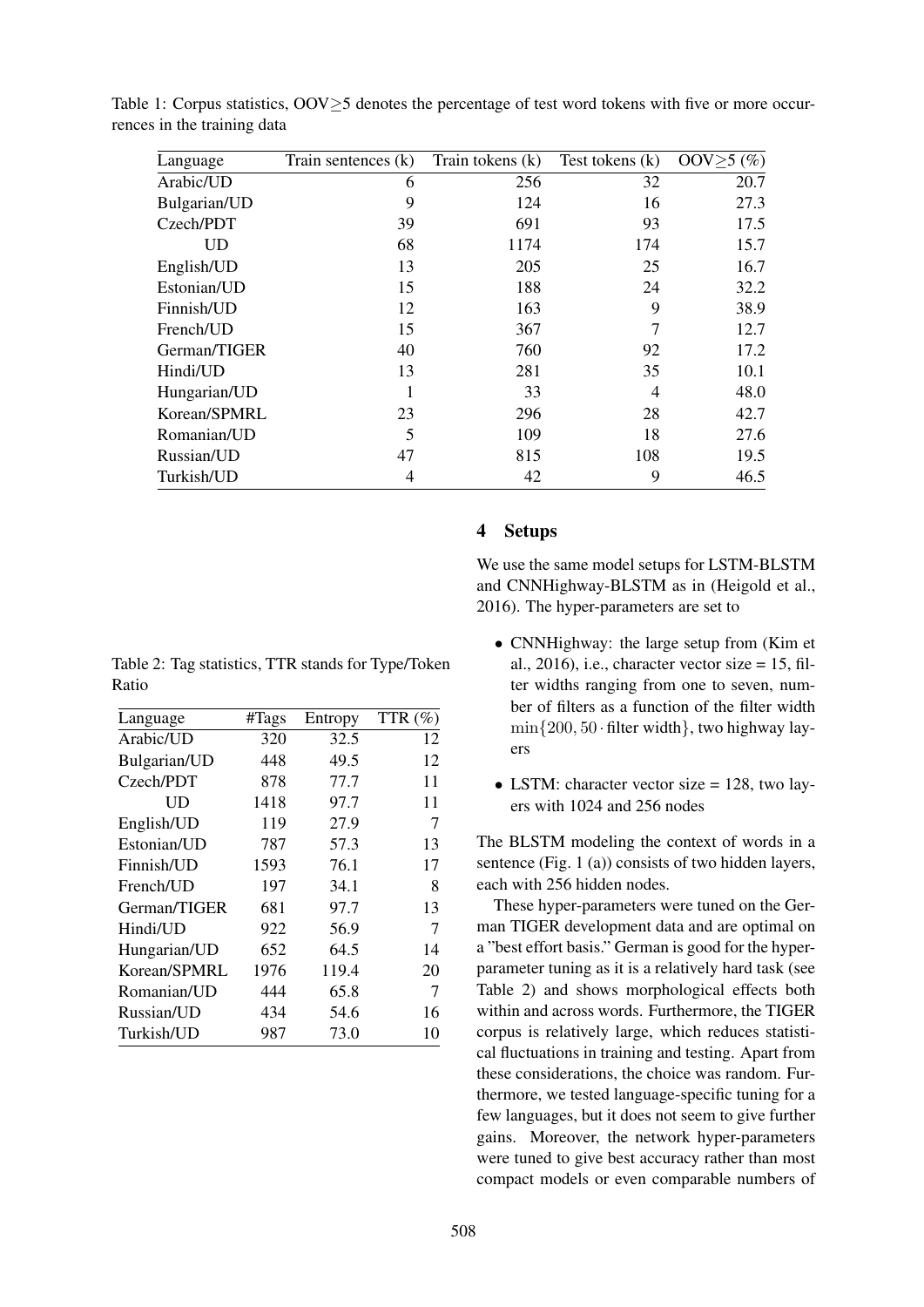parameters as our application is not constrained by memory or runtime. The hyper-parameters were then used for all languages. We ran the external tools  $MarMoT<sup>6</sup>$  and  $JNN<sup>7</sup>$  (see Appendix) with the suggested default values.

The networks are optimized as described in (Heigold et al., 2016). In particular, the optimization is done with RMSProp (Tieleman and Hinton, 2012), with a fixed initial learning rate and a learning rate decay of two every tenth epoch for German, TIGER, and is adjusted for the other languages according to the amount of training data. The batch size is always 16. Furthermore, we use dropout. The dropout probability is empirically set to 0.4 for Hungarian and Turkish, which only have a very limited amount of training data (Table 1), and to 0.2 for all other languages.

# 5 Empirical Evaluation

We empirically evaluate an LSTM-based and a CNN-based architecture for character-based morphological tagging (Section 2) and compare them against MarMoT, a state-of-the-art morphological tagger (Mueller et al., 2013). For the evaluation we use twelve different morphologically-rich languages with different characteristics, plus two morphologically-poor languages for contrastive results (Section 3). The configurations are described in Section 4.

Fig. 2 plots the relative gain over MarMoT (see Appendix A for more details) against the amount of training data. The horizontal dotted line at 0% indicates the MarMoT baseline. The blue squares are for LSTM-BLSTM results. Connecting them for the morphologically-rich languages shows a clear, nearly-linear dependency of the relative gain on the amount of training data. Only the data point for Turkish at 40% is an outlier (should be around 20%). This result suggests that compared to MarMoT, LSTM-BLSTM is very data efficient. Even for very small amounts of training data (e.g., 33k tokens for Hungarian), the relative gain is still 15%. On the other hand, more data helps. In case of Czech, increasing the amount of training data from 691k (Czech/PDT) to 1174k (Czech/UD) tokens leads to some additional gain and yields almost a 50% relative gain. It should be noted, however, that the two data sets use different tag sets, with the Czech/UD one being more complex than

the Czech/PDT (Table 2).

We use an LSTM-BLSTM of the same size for all languages, although the amount of training data varies by roughly two orders of magnitude. Therefore, it is a valid question if a larger model specifically designed for Czech/UD or a smaller model for Turkish/UD would improve the results. We have developed locally tuned and tested larger and smaller models in terms of number of nodes or layers but with similar or worse performance: -0.1% with more nodes (Czech) or approx.  $-1\%$  with fewer nodes or fewer layers (Turkish). This observation suggests that the configuration optimized for German is fairly robust across many different languages, which is an attractive property from a practical perspective.

In contrast, we do not observe a gain of LSTM-BLSTM over MarMoT for English and French. Both languages are considered to be morphologically poor, as supported by the tag statistics in Table 2. This may be because of the low morphological complexity, i.e., a character representation does not add much information to a word representation. Another explanation might be that the linguistic experts have focused on English and French in the last decades and found a good set of features, which however does not well generalize to other, morphologically more complex languages.

It is tempting to analyze these results in more detail by splitting languages into sub-categories. Here, we refrain from doing so as it is delicate to draw conclusions from very small sample sizes (3- 4 languages, say).

The green circles (in Fig. 2) are for CNNHighway-BLSTM results, a neural network architecture that has been developed for character-based language modeling (Kim et al., 2016). Overall, LSTM-BLSTM and CNNHighway-BLSTM perform similarly, see Fig. 2. Looking at the details, however, CNNHighway-BLSTM tends to perform slightly worse and less consistently than LSTM-BLSTM.

While LSTM-BLSTM and CNNHighway-BLSTM perform similarly they may capture complementary effects. To measure the complementarity of the two architectures, we build an ensemble consisting of the LSTM-BLSTM and the CNNHighway-BLSTM by taking the geometric mean of the scores. The accuracies are shown in Fig. 2 as LSTM+CNNHighway-BLSTM. Ex-

<sup>6</sup>http://cistern.cis.lmu.de/marmot/

<sup>7</sup> https://github.com/wlin12/JNN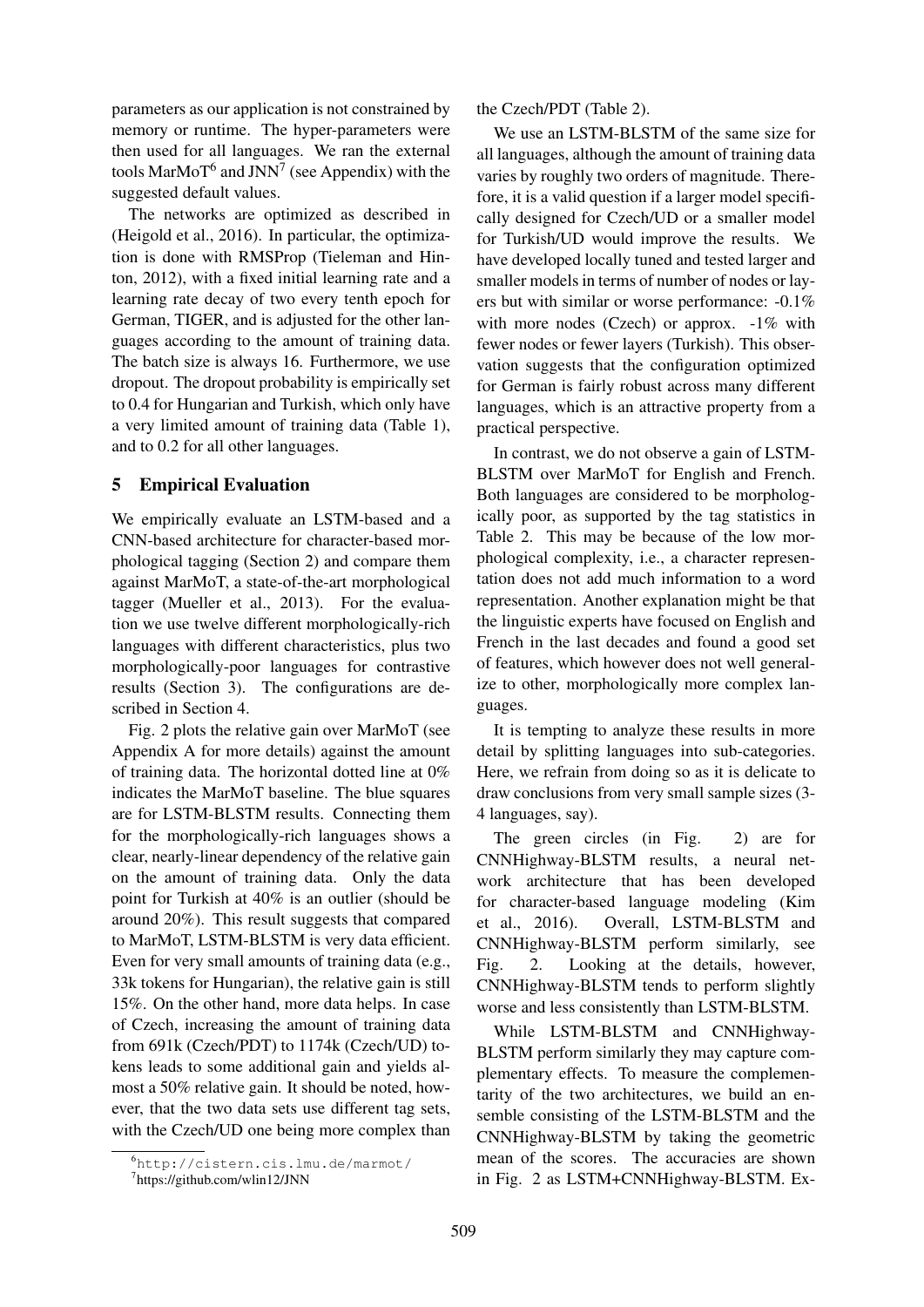

Figure 2: Relative gains (%) over MarMoT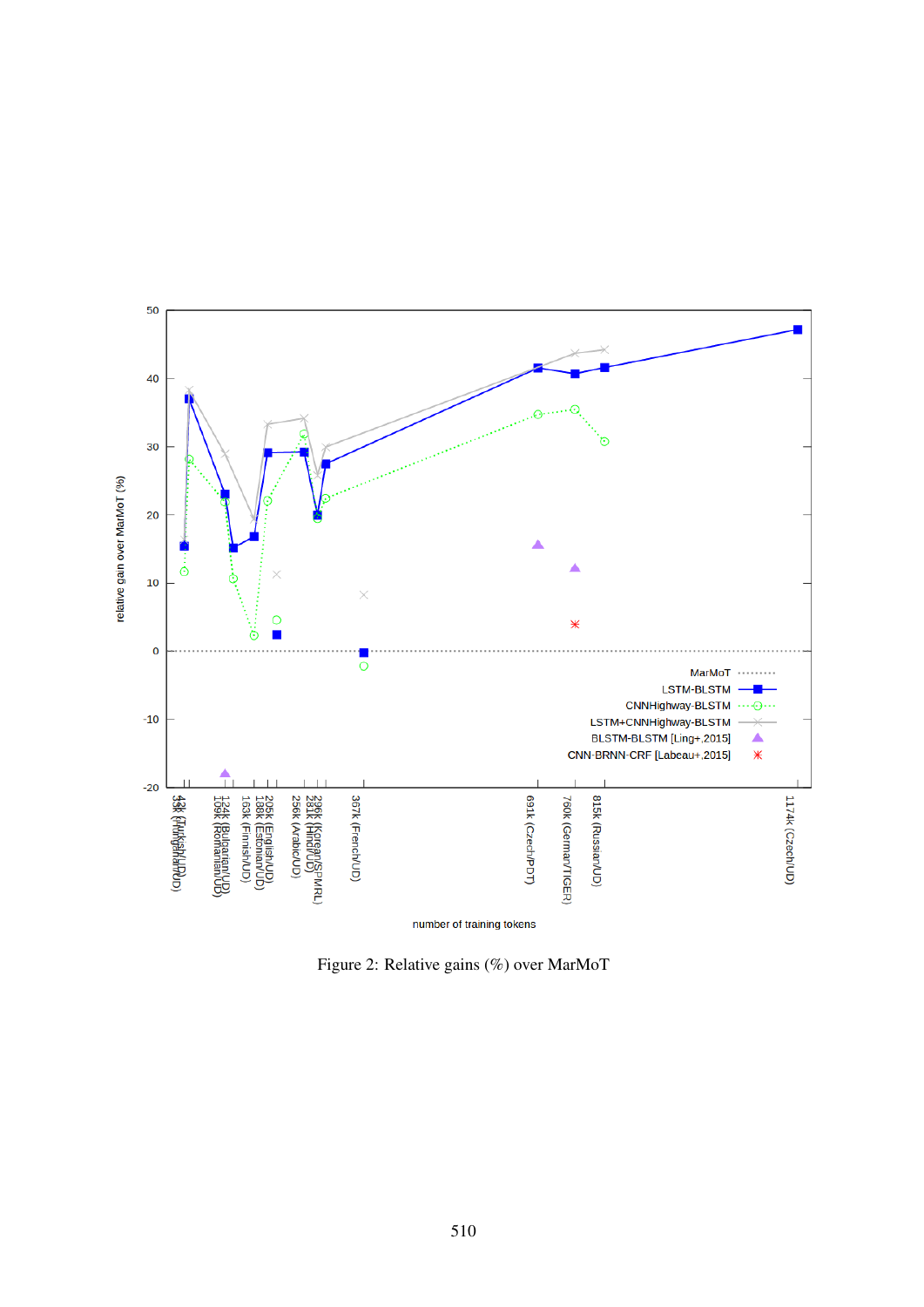cept maybe for English and French, we observe marginal but consistent gains over LSTM-BLSTM or CNNHighway-BLSTM.

For additional comparison, we add a few additional points in the plot. The red cross indicates the result from (Labeau et al., 2015), which is a combination of a CNN, a bidirectional RNN, and a Markov model. The purple triangles are generated with the external tool JNN<sup>8</sup>, which implements a shallow BLSTM-BLSTM (i.e., only one bidirectional LSTM layer in each BLSTM). One might expect that this model performs better on smaller data sets. But actually, it is clearly worse both for large (Czech/PDT and German/TIGER) and small data sets (Romanian/UD).

# 6 Summary & Future Work

In this paper, we demonstrated that a characterbased neural approach can achieve consistent improvements over a state-of-the-art morphological tagger (MarMoT). The evaluation included a dozen of languages of different morphological complexity and with different characteristics. The relative gains for the morphologically-rich languages range from 15% to almost 50%, with a clear dependency on the amount of training data. Several aspects are remarkable about this result.

First, these results use the same model architecture with the same number of layers and nodes, without any language-specific modifications. Further local language and training data setting specific tuning does not seem to help much.

Second, the neural approach seems to be more data efficient than the baseline tagger with manually designed features, also when only 30k training tokens are available.

Third, a fairly generic deep and hierarchical recurrent neural network architecture seems to perform as well or better than a more specialized convolutional neural network based architecture.

Fourth, to keep the setup as simple as possible, we have not used advanced techniques which are reported to lead to improvements, including a non-trivial structured prediction model (e.g., a first-order Markov model) (Collobert et al., 2011; dos Santos and Zadrozny, 2014; Labeau et al., 2015; Ma and Hovy, 2016), additional unsupervised data (e.g., via word2vec) (Müller and Schuetze, 2015; Ling et al., 2015; Plank et al., 2016; Ma and Hovy, 2016), combination of different word representations (Labeau et al., 2015; Ma and Hovy, 2016; Plank et al., 2016), multilingual learning (Gillick et al., 2016; Plank et al., 2016), and auxiliary tasks (Plank et al., 2016). Future work will include the investigation of these more advanced techniques. From this perspective, our paper provides a baseline for future research in multilingual character-based neural morphological tagging.

Last but not least, we do not observe any gains for English and French (except when using ensembles). This may be due to the low morphological complexity of these languages or because manual feature engineering has focused on these languages over the last decades with good results.

### Acknowledgment

This work has been partly funded by the European Unions Horizon 2020 research and innovation programme under grant agreement No. 645452 (QT21).

# References

- Miguel Ballesteros, Chris Dyer, and Noah A. Smith. 2015. Improved transition-based parsing by modeling characters instead of words with lstms. In *Proceedings of the 2015 Conference on Empirical Methods in Natural Language Processing*, pages 349– 359, Lisbon, Portugal, September. Association for Computational Linguistics.
- Max Bane. 2008. Quantifying and measuring morphological complexity. In C.B. Chang and H.J. Haynie, editors, *Proceedings of the 26th West Coast Conference on Formal Linguistics*, pages 69–76. Cascadilla Proceedings Project, Somerville, MA, USA.
- Ronan Collobert, Jason Weston, Leon Bottou, Michael Karlen, Koray Kavukcuoglu, and Pavel Kuksa. 2011. Natural language processing (almost) from scratch. *Journal of Machine Learning Research*, 12:2493–2537.
- Marta R. Costa-jussà and José A. R. Fonollosa. 2016. Character-based neural machine translation. In *Proceedings of the 54th Annual Meeting of the Association for Computational Linguistics (Volume 2: Short Papers)*, pages 357–361, Berlin, Germany, August. Association for Computational Linguistics.
- Dan Gillick, Cliff Brunk, Oriol Vinyals, and Amarnag Subramanya. 2016. Multilingual language processing from bytes. In *Proceedings of the 2016 Conference of the North American Chapter of the Association for Computational Linguistics: Human Language Technologies*, pages 1296–1306, San Diego, California, June. Association for Computational Linguistics.

<sup>8</sup> https://github.com/wlin12/JNN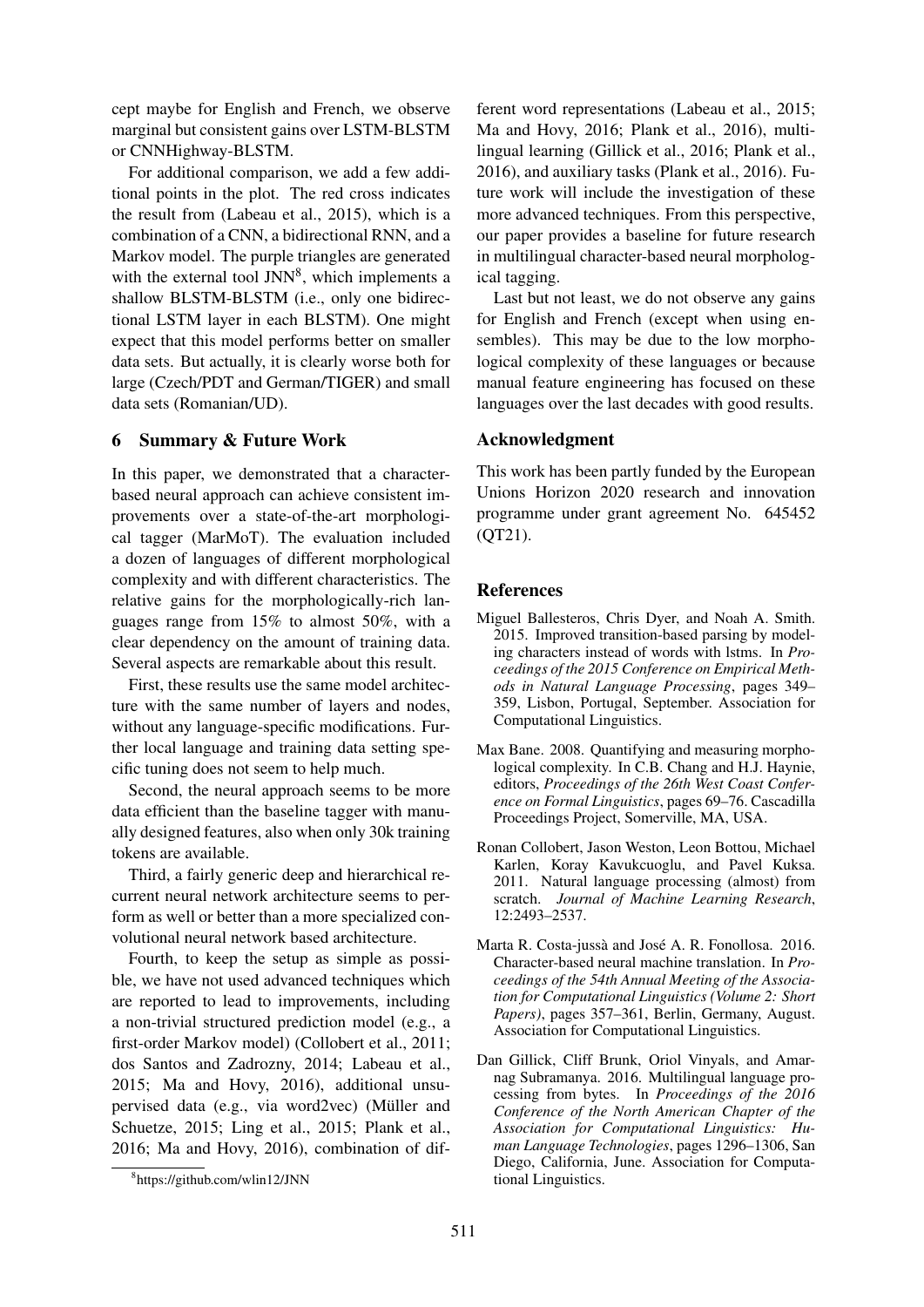- Alex Graves. 2012. *Supervised sequence labelling with recurrent neural networks*. Studies in Computational Intelligence. Springer, Heidelberg, New York.
- Jan Hajic and Barbora Hladka. 1998. Tagging inlective languages: Prediction of morphological categories for a rich structured tagset. In *Proceedings of the 36th Annual Meeting of the Association for Computational Linguistics and 17th International Conference on Computational Linguistics, Volume 1*, pages 483–490, Montreal, Quebec, Canada, August. Association for Computational Linguistics.
- Kaiming He, Xiangyu Zhang, Shaoqing Ren, and Jian Sun. 2016. Deep residual learning for image recognition. In *CVPR*.
- Georg Heigold, Günter Neumann, and Josef van Genabith. 2016. Neural morphological tagging from characters for morphologically rich languages. *CoRR*, abs/1606.06640.
- Yoon Kim, Yacine Jernite, David Sontag, and Alexander M. Rush. 2016. Character-aware neural language models. In *AAAI*, Phoenix, AZ, USA, February.
- Matthieu Labeau, Kevin Löser, and Alexandre Allauzen. 2015. Non-lexical neural architecture for fine-grained pos tagging. In *Proceedings of the 2015 Conference on Empirical Methods in Natural Language Processing*, pages 232–237, Lisbon, Portugal, September. Association for Computational Linguistics.
- Wang Ling, Chris Dyer, Alan W Black, Isabel Trancoso, Ramon Fermandez, Silvio Amir, Luis Marujo, and Tiago Luis. 2015. Finding function in form: Compositional character models for open vocabulary word representation. In *Proceedings of the 2015 Conference on Empirical Methods in Natural Language Processing*, pages 1520–1530, Lisbon, Portugal, September. Association for Computational Linguistics.
- Xuezhe Ma and Eduard Hovy. 2016. End-to-end sequence labeling via bi-directional lstm-cnns-crf. In *Proceedings of the 54th Annual Meeting of the Association for Computational Linguistics (Volume 1: Long Papers)*, pages 1064–1074, Berlin, Germany, August. Association for Computational Linguistics.
- Thomas Mueller, Helmut Schmid, and Hinrich Schütze. 2013. Efficient higher-order CRFs for morphological tagging. In *Proceedings of the 2013 Conference on Empirical Methods in Natural Language Processing*, pages 322–332, Seattle, Washington, USA, October. Association for Computational Linguistics.
- Thomas Müller and Hinrich Schuetze. 2015. Robust morphological tagging with word representations. In *Proceedings of the 2015 Conference of the North American Chapter of the Association for Computational Linguistics: Human Language Technologies*,

pages 526–536, Denver, Colorado, May–June. Association for Computational Linguistics.

- Kemal Oflazer and İlker Kuroz. 1994. Tagging and morphological disambiguation of Turkish text. In *Proceedings of the Applied natural language processing*.
- Razvan Pascanu, Caglar Gulcehre, Kyunghyun Cho, and Yoshua Bengio. 2014. How to construct deep recurrent neural networks. In *ICLR*.
- Barbara Plank, Anders Søgaard, and Yoav Goldberg. 2016. Multilingual part-of-speech tagging with bidirectional long short-term memory models and auxiliary loss. In *Proceedings of the 54th Annual Meeting of the Association for Computational Linguistics (Volume 2: Short Papers)*, pages 412–418, Berlin, Germany, August. Association for Computational Linguistics.
- Cícero Nogueira dos Santos and Bianca Zadrozny. 2014. Learning character-level representations for part-of-speech tagging. In *ICML*, Beijing, China, June.
- Jürgen Schmidhuber. 1992. Learning complex, extended sequences using the principle of history compression. *Neural Computation*, 4(2):234–242.
- Tijmen Tieleman and Geoffrey Hinton. 2012. Lecture 6.5-rmsprop: Divide the gradient by a running average of its recent magnitude. *COURSERA: Neural Networks for Machine Learning*, 4.

# A Raw Results

This appendix contains Table 3 with the raw results used in this paper. When available, the best comparable error rates from the literature are used. Otherwise, we produced the error rates with the publicly available tools and the suggested default values. More specifically, we used the state-ofthe-art tagger MarMoT<sup>9</sup> for the baselines and the LSTM-based POS tagger  $JNN^{10}$  for some contrastive results.

<sup>9</sup>http://cistern.cis.lmu.de/marmot/ <sup>10</sup>https://github.com/wlin12/JNN